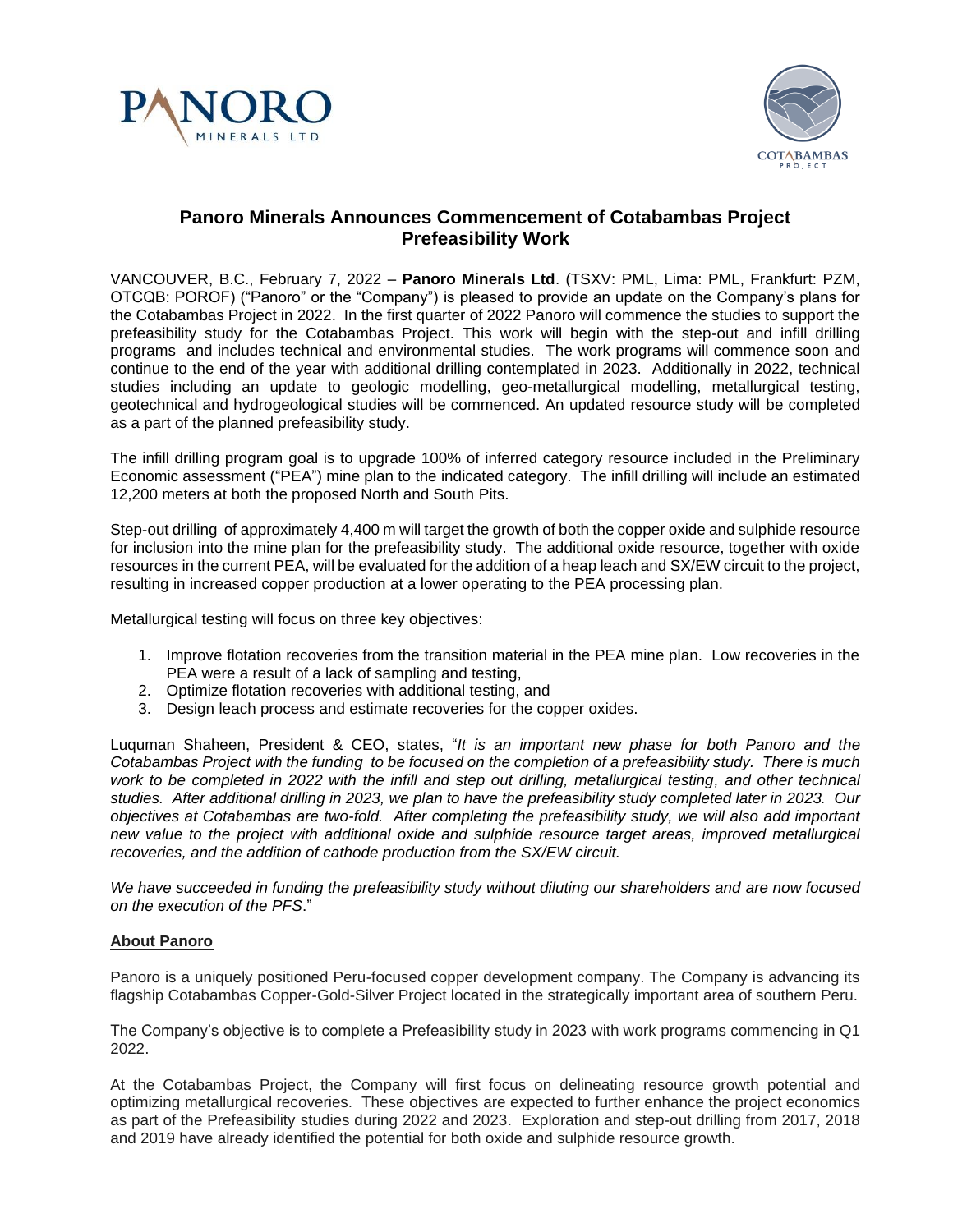### **Summary of Cotabambas Project Resources**

| Project                                                                                                         | Resource                                               | Million | Cu (%) | Au $(g/t)$ | Ag $(g/t)$ | Mo(%) | CuEq |
|-----------------------------------------------------------------------------------------------------------------|--------------------------------------------------------|---------|--------|------------|------------|-------|------|
|                                                                                                                 | Classification                                         | Tonnes  |        |            |            |       | $\%$ |
| $C$ otabambas <sup>1</sup>                                                                                      | Indicated                                              | 117.1   | 0.42   | 0.23       | 2.74       | 0.001 | 0.59 |
| Cu/Au/Ag                                                                                                        | Inferred                                               | 605.3   | 0.31   | 0.17       | 2.33       | 0.002 | 0.44 |
|                                                                                                                 | @ 0.20% CuEq cutoff, effective October 2013, Tetratech |         |        |            |            |       |      |
| Cotabambas Project, Apurimac, Peru, NI 43-101 Technical Report on Updated Preliminary Economic Assessment, amec |                                                        |         |        |            |            |       |      |
| foster wheeler and Moose Mountain Technical Services, 22 September 2015                                         |                                                        |         |        |            |            |       |      |
|                                                                                                                 |                                                        |         |        |            |            |       |      |

A PEA has been completed for the Cotabambas Project, the key results are summarized below:

| <b>Key Project Parameters</b>              |                 |                 | Cotabambas Cu/Au/Ag Project <sup>1</sup> |
|--------------------------------------------|-----------------|-----------------|------------------------------------------|
| Process Feed, life of mine                 |                 | million tonnes  | 483.1                                    |
| Process Feed, daily                        |                 | tonnes          | 80,000                                   |
| Strip Ratio, life of mine                  |                 |                 | 1.25:1                                   |
| <b>Before</b>                              | <b>NPV</b> 7.5% | million US\$    | 1,053                                    |
| Tax <sup>1</sup>                           | IRR             | %               | 20.4                                     |
|                                            | Payback         | vears           | 3.2                                      |
| After                                      | <b>NPV</b> 7.5% | million US\$    | 684                                      |
| Tax <sup>1</sup>                           | IRR             | $\%$            | 16.7                                     |
|                                            | Payback         | vears           | 3.6                                      |
| Annual Average<br>Payable<br><b>Metals</b> | Cu              | thousand tonnes | 70.5                                     |
|                                            | Au              | thousand ounces | 95.1                                     |
|                                            | Ag              | thousand ounces | 1,018.4                                  |
|                                            | Mo              | thousand tonnes |                                          |
| <b>Initial Capital Cost</b>                |                 | million US\$    | 1.530                                    |

## **Summary of Cotabambas Project PEA Results**

PEAs are considered preliminary in nature and include Inferred Mineral Resources that are considered too speculative to have the economic considerations applied that would enable classification as Mineral Reserves. There is no certainty that the conclusions within the PEAs will be realized. Mineral Resources are not Mineral Reserves and do not have demonstrated economic viability.

Luis Vela, a Qualified Person under National Instrument 43-101, has reviewed and approved the scientific and technical information in this press release.

### On behalf of the Board of **Panoro Minerals Ltd.**

Luquman Shaheen. M.B.A., P.Eng, P.E. President & CEO

### **FOR FURTHER INFORMATION, CONTACT:**

**Panoro Minerals Ltd.**

Luquman Shaheen, President & CEO Phone: 604.684.4246 Fax: 604.684.4200 Email: info@panoro.com Web: [www.panoro.com](http://www.panoro.com/)

**Renmark Financial Communications Inc.**

Scott Logan, Account Manager Phone: 416.644.2020 / 212.812.7680 Email: slogan@renmarkfinancial.com Web: [www.renmarkfinancial.com](http://www.renmarkfinancial.com/)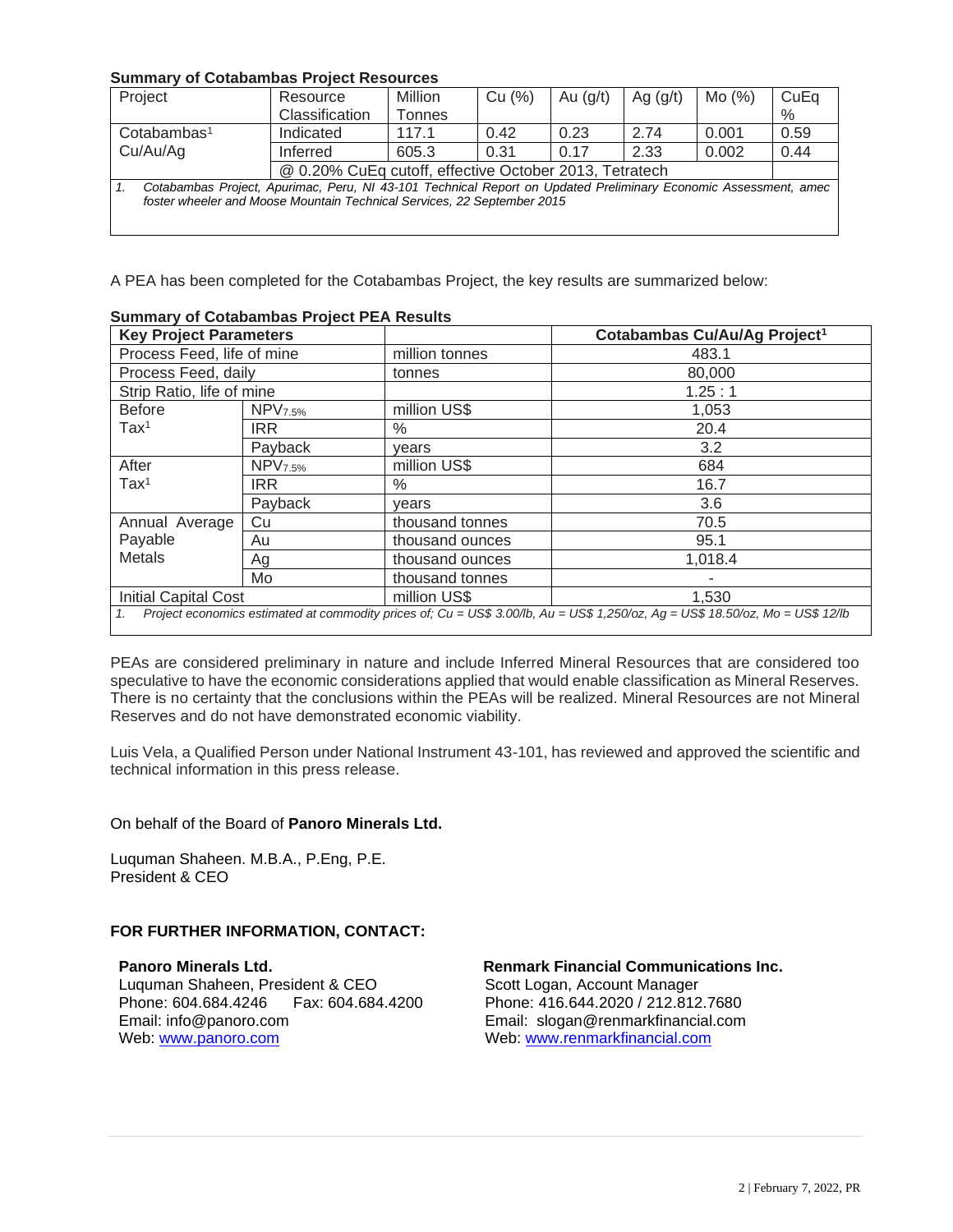**CAUTION REGARDING FORWARD LOOKING STATEMENTS**: Information and statements contained in this news release that are not historical facts are "forward-looking information" within the meaning of applicable Canadian securities legislation and involve risks and uncertainties.

Examples of forward-looking information and statements contained in this news release include information and statements with respect to:

- Panoro delineating growth potential at the Cotabambas Project, while optimizing project economics;
- mineral resource estimates and assumptions; and
- the PEAs, including, but not limited to, base case parameters and assumptions, forecasts of net present value, internal rate of return and payback.

Various assumptions or factors are typically applied in drawing conclusions or making the forecasts or projections set out in forward-looking information. In some instances, material assumptions and factors are presented or discussed in this news release in connection with the statements or disclosure containing the forward-looking information and statements. You are cautioned that the following list of material factors and assumptions is not exhaustive. The factors and assumptions include, but are not limited to, assumptions concerning: metal prices and by-product credits; cut-off grades; short and long term power prices; processing recovery rates; mine plans and production scheduling; process and infrastructure design and implementation; accuracy of the estimation of operating and capital costs; applicable tax and royalty rates; open-pit design; accuracy of mineral reserve and resource estimates and reserve and resource modeling; reliability of sampling and assay data; representativeness of mineralization; accuracy of metallurgical test work; and amenability of upgrading and blending mineralization.

Forward-looking statements are subject to a variety of known and unknown risks, uncertainties and other factors which could cause actual events or results to differ materially from those expressed or implied by the forward-looking statements, including, without limitation:

- risks relating to metal price fluctuations
- risks relating to estimates of mineral resources, production, capital and operating costs, decommissioning or reclamation expenses, proving to be inaccurate
- the inherent operational risks associated with mining and mineral exploration, development, mine construction and operating activities, many of which are beyond Panoro's control
- risks relating to Panoro's or its partners' ability to enforce legal rights under permits or licenses or risk that Panoro or its partners will become subject to litigation or arbitration that has an adverse outcome
- risks relating to Panoro's or its partners' projects being in Peru, including political, economic and regulatory instability
- risks relating to the uncertainty of applications to obtain, extend or renew licenses and permits
- risks relating to potential challenges to Panoro's or its partners' right to explore or develop projects
- risks relating to mineral resource estimates being based on interpretations and assumptions which may result in less mineral production under actual circumstances
- risks relating to Panoro's or its partners' operations being subject to environmental and remediation requirements, which may increase the cost of doing business and restrict operations
- risks relating to being adversely affected by environmental, safety and regulatory risks, including increased regulatory burdens or delays and changes of law
- risks relating to inadequate insurance or inability to obtain insurance
- risks relating to the fact that Panoro's and its partners' properties are not yet in commercial production;
- risks relating to fluctuations in foreign currency exchange rates, interest rates and tax rates
- risks relating to Panoro's ability to raise funding to continue its exploration, development, and mining activities; and
- counterparty risk under Panoro's agreements.

This list is not exhaustive of the factors that may affect the forward-looking information and statements contained in this news release. Should one or more of these risks and uncertainties materialize, or should underlying assumptions prove incorrect, actual results may vary materially from those described in the forward-looking information. The forward-looking information contained in this news release is based on beliefs, expectations, and opinions as of the date of this news release. For the reasons set forth above, readers are cautioned not to place undue reliance on forward-looking information. Panoro does not undertake to update any forward-looking information and statements included herein, except in accordance with applicable securities laws.